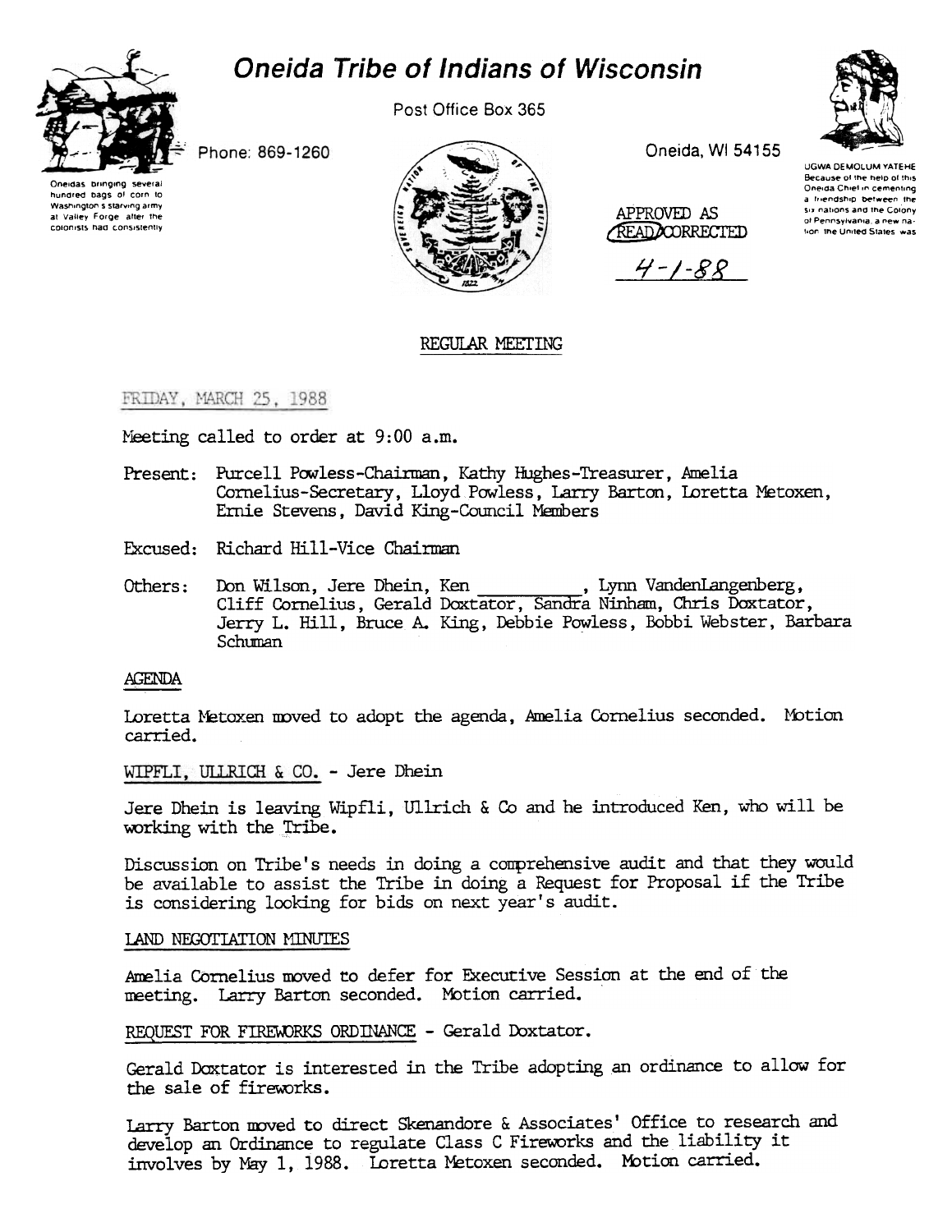ONEIDA TRIBE OF INDIANS OF WISCONSIN REGULAR MEETING - MARCH 25, 1988 Page 2

# FIREWORKS ORDINANCE (Continued)

Gerald Doxtator is requesting a temporary lease of certain Tribal property. Kathy Hughes recommended that Gerald follow up on his request by contacting both the Business Manager and the Land Committee.

# COMMUNITY SUPPORT GUIDELINES - Lloyd Powless

- (1) Request must be made by Tribal members or organizations.
- (2) Supporting documentation is required.
- (3) Tribal Programs/Enterprises are not eligible for these funds.
- (4) Individuals/Organizations volunteering at Top-Of-The-Hill Bingo will receive favorable considerations on their requests.
- (5) Each request will be screened to see if other Tribal resources can meet the needs of the request.
- (6) The Comrnunity Support Committee will set limits per request and per month. These limits will be based on availability of funds and amounts of requests.
- (7) Tribal members and organizations will have priority in receiving grants.<br>(8) The Community Support Committee priorities are: (1) Emergency Requests
- The Community Support Committee priorities are: (1) Emergency Requests, (2) Community Requests and (3) Athletic/Recreation Sponsorships.
- (9) Any exceptions to these guidelines will be determined by the Community Support Committee on a case by case basis.
- (10) All Community Support CamIittee decisions are final.

Amelia Cornelius moved to approve guidelines. Larry Barton seconded. Moti carried.

Ernie Stevens suggested that Lloyd Powless and Sandra Ninham develop the structure for the Community Support Committee.

#### CONSERVATION

Amelia Cornelius moved to table the request to select a interim warden until March 29, 1988. Lloyd Powless seconded. Larry Barton abstained. Motion carried.

David King and Amelia Cornelius are to set up a Special meeting for the Business Committee and Conservation Board.

#### LAND CLAIMS REPORT

Amelia Cornelius moved to defer until Ernie Stevens is at the meeting, Kathy Hughes seconded. Motion carried.

# ONEIDA INDIAN EXPERIENCE PUBLICATION CONTRACT

Contract for publication of papers developed and read at the '86 History Conference.

Kathy Hughes moved to approve, Amelia Cornelius seconded. David K abstained. Motion carried.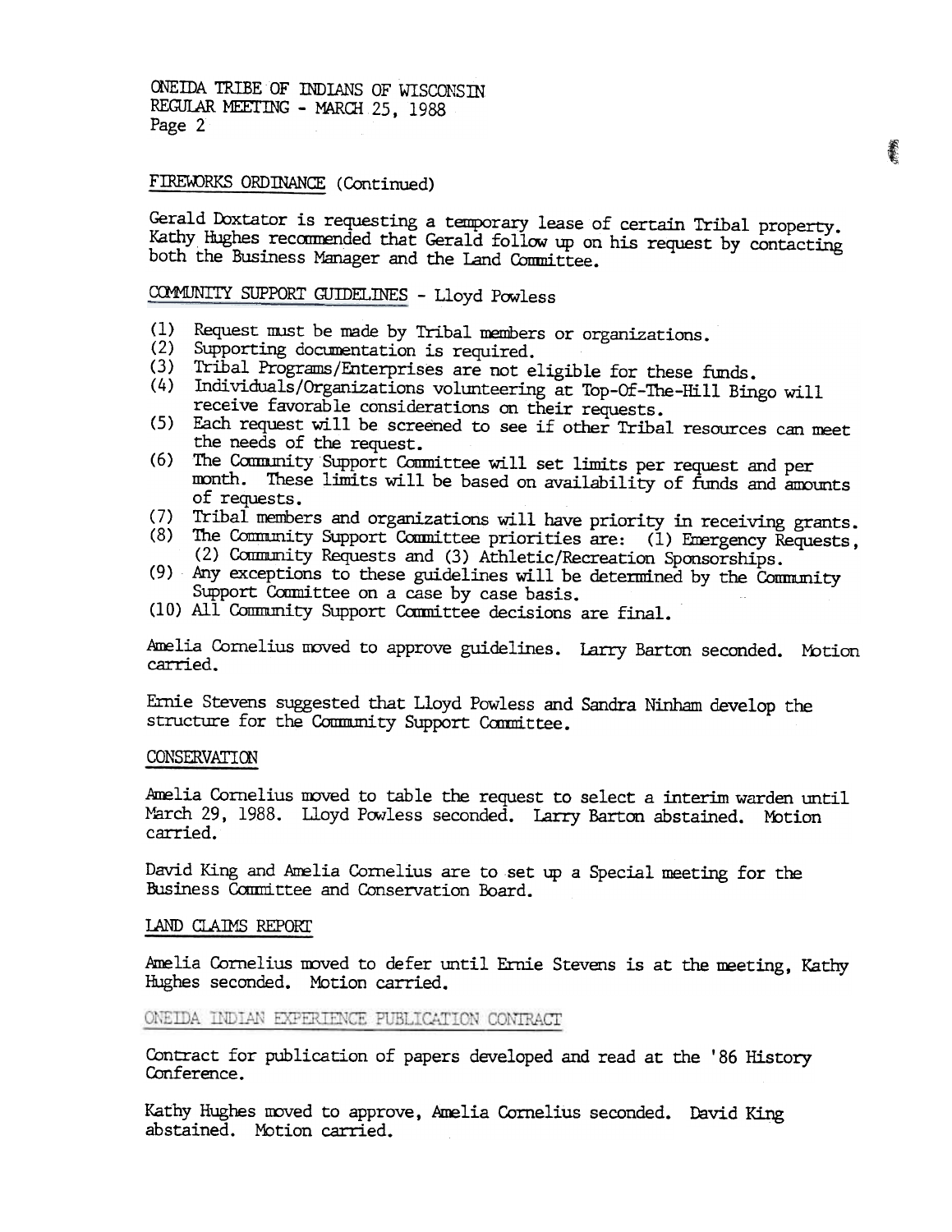ONEIDA TRIBE OF INDIANS OF WISCONSIN REGULAR MEETING - MARCH 25, 1988 Page 3

### TRAVEL REQUESTS

- a) Purcell Powless April 13 & 14, 1988 Las Vegas, Nevada for National Indian Gaming Conference.
- b) Rick Hill April  $6 8$ , 1988 Albuquerque, N.M. for Indian Law Conference .
- c) Alison Powless, Jr. Miss Oneida April 15-17, 1988 Albuquerque, N.M. for Gathering of Nations Pow-Wow.

David King moved to approve all travel requests. Loretta Metoxen seconded. Kathy Hughes abstained. Motion carried.

LAND CLAIMS REPORT - Ernie Stevens

Summary of New York Land Claims meeting and proposed timetable.

TABLED CARLTON BEST USE STUDY/PLAN - Dave Powless

David King moved to take from the table, Larry Barton seconded. Motion carried.

Discussion on plan.

Resolution  $#3-25-88-A$  adopting Plan:

WHEREAS, the Oneida General Tribal Council has instructed that the Oneida Tribal Economic Development Department is to conduct a "Best Use Study of the Carlton Property".

NOW THEREFORE BE IT RESOLVED: that the "Best Use Study of the Carlton Property" as submitted by the Oneida Tribal Economic Developnent Departnent is adopted and accepted by the Oneida Business Committee.

Amelia Cornelius moved to adopt Resolution #3-25-88-A. Larry Barton seconded. Notion carried.

Ernie Stevens recamended that Dave Pawless prepare and submit a report for the General Tribal Council July meeting, since it was a direction of the General Tribal Council.

#### TRUST COMMITTEE

Lloyd Powless reported that the Business Committee and Trust Committee arrived at an agreement of the Enrollment Officer job description and wanted the Personmel Office and General Manager to be aware of the agreement reached on the position, also retroactive pay for the Enrollment Officer.

Discussion followed on salary issues.